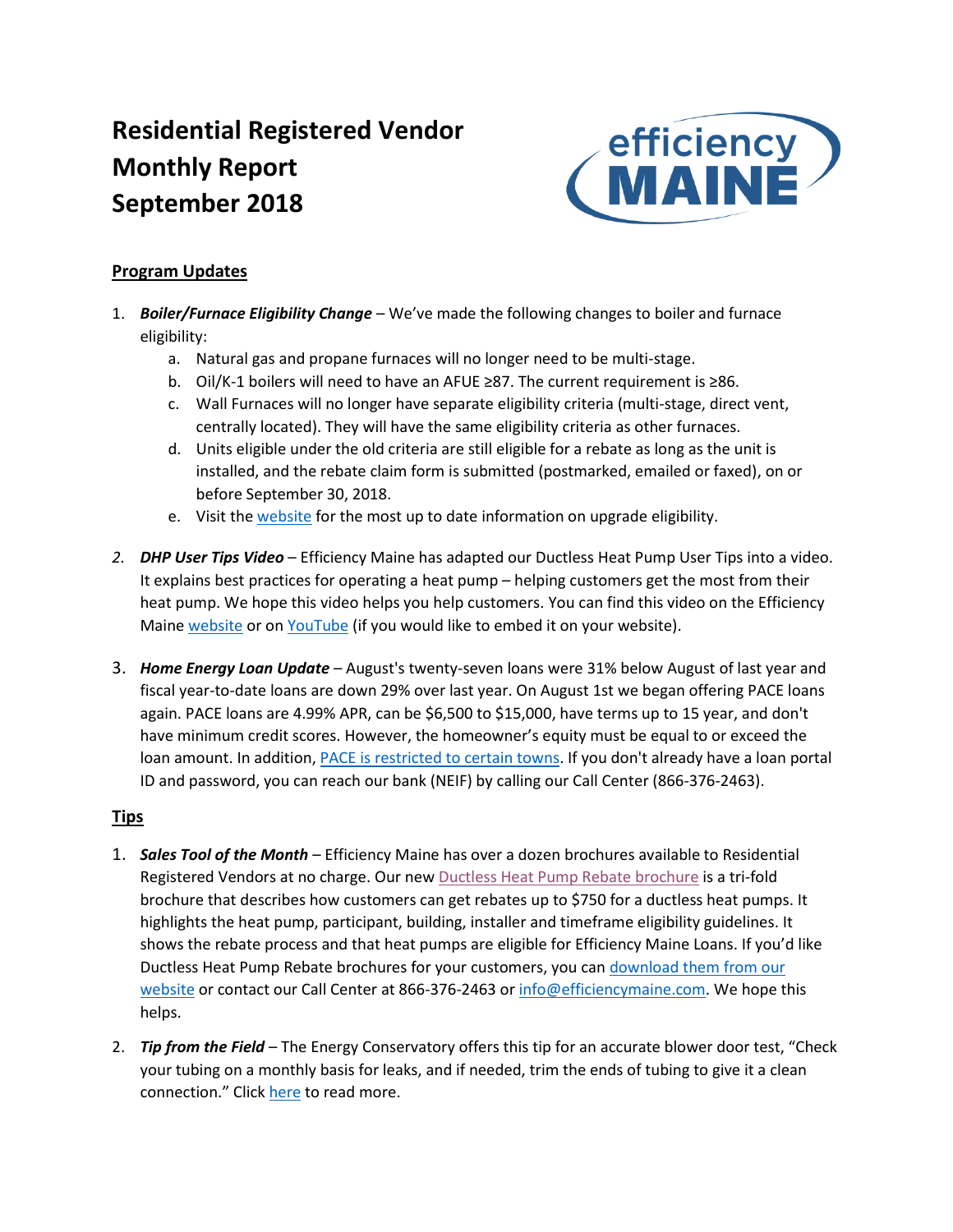3. *Rebate Processing Tip* **–** Putting the same model number on claim form as the invoice will allow us to expedite the rebate.

#### **Reminders**

- 1. *Low Income Heat Pump Water Heater Installation Rebate* Efficiency Maine has announced a new installation rebate (up to \$400) for the installation of heat pump water heaters in low-income households. This offer is in addition to the \$750 mail-in and instant rebates available for the purchase of qualifying units at participating locations. Currently available through December 31, 2018, this offer is appropriate for low-income residents who are replacing an electric resistance water heater located in a basement. The basement should remain over 35°F, not be intentionally heated, be at least 100 square feet in area, and be at least 6 feet tall. Eligible residents are those who:
	- a. Directly pay their electric bill (electricity costs cannot be included in rent) AND
	- b. Participate in a federal or state program that is based on low-income status.

Note that the program and incentives are subject to change or termination. Consult Efficiency Maine website to confirm current program terms, rebate availability, and forms.

| Year:                   | 2017       | 2017          | 2017       | 2017       | 2018 | 2018          | 2018     | 2018     | 2018 | 2018           | 2018           | 2018           |
|-------------------------|------------|---------------|------------|------------|------|---------------|----------|----------|------|----------------|----------------|----------------|
| <b>HESP Rebate</b>      | <b>Sep</b> | Oct           | <b>Nov</b> | <b>Dec</b> | Jan  | <b>Feb</b>    | Mar      | Apr      | May  | Jun            | Jul            | Aug            |
| <b>Type</b>             |            |               |            |            |      |               |          |          |      |                |                |                |
| Ductless Heat           | 476        | 487           | 531        | 417        | 290  | 330           | 229      | 258      | 385  | 523            | 619            | 543            |
| Pump                    |            |               |            |            |      |               |          |          |      |                |                |                |
| Boiler                  | 70         | 77            | 89         | 70         | 71   | 118           | 66       | 68       | 100  | 80             | 106            | 79             |
| Air Sealing             | 54         | 68            | 120        | 79         | 99   | 154           | 99       | 85       | 86   | 73             | 91             | 70             |
| <b>Attic Insulation</b> | 32         | 53            | 83         | 53         | 69   | 98            | 67       | 54       | 47   | 6              | 59             | 52             |
| <b>Basement</b>         | 23         | 29            | 48         | 29         | 35   | 62            | 34       | 40       | 25   | 5              | 45             | 37             |
| Insulation              |            |               |            |            |      |               |          |          |      |                |                |                |
| Furnace                 | 8          | 23            | 18         | 23         | 38   | 26            | 15       | 22       | 23   | 15             | 18             | 32             |
| Wall Insulation         | 5          | 15            | 26         | 16         | 14   | 23            | 20       | 12       | 5    | 3              | 18             | 18             |
| Pellet Boiler           | 3          | 13            | 14         | 5          | 2    | 7             | 2        | 3        | 3    | 1              | $\overline{2}$ | 2              |
| <b>Pellet Stove</b>     | 3          | 5             | 8          | 5          | 7    | 18            | 7        | 6        | 9    | 4              | 10             | 8              |
| Wood Stove              | 0          | $\mathfrak z$ | 1          | 2          | 1    | $\mathcal{P}$ | $\Omega$ | 2        | 3    | $\mathfrak z$  | 5.             | 9              |
| Geothermal HP           | 0          | 0             | 5          | 1          | 4    | 1             | 1        | $\Omega$ | 1    | $\overline{2}$ | 1              | $\overline{2}$ |
| <b>Total Measures</b>   | 674        | 772           | 943        | 700        | 630  | 839           | 540      | 550      | 687  | 714            | 974            | 852            |
| <b>Installed</b>        |            |               |            |            |      |               |          |          |      |                |                |                |

#### **Home Energy Savings Program (HESP)**

HESP Rebates – Last 12 Months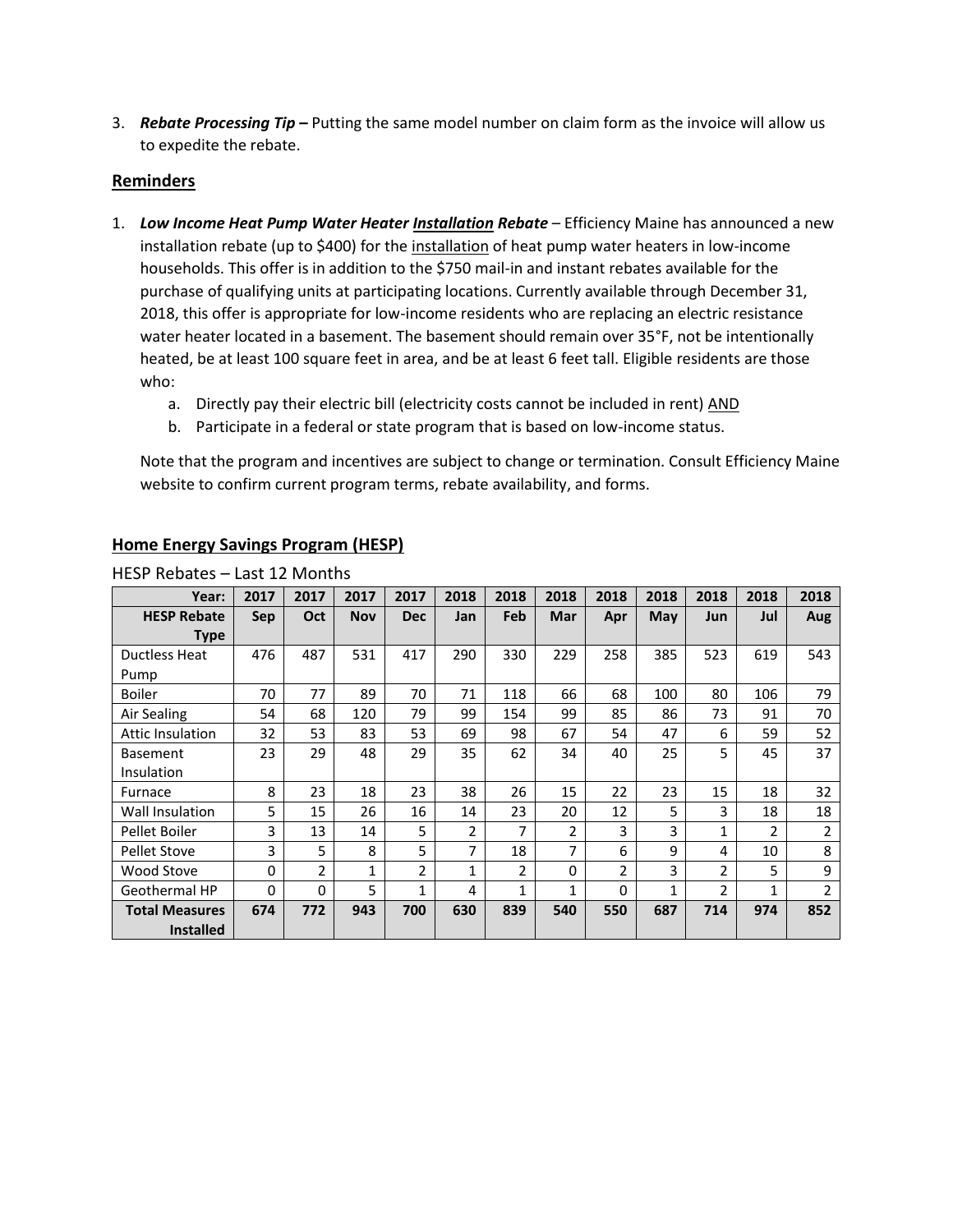

#### HESP Year-Over-Year Comparison

|                | (July 1 – July 31; EXCLODED 2nd zone mini-split and whole house heat pumps) |                |             |             |             |             |  |  |  |
|----------------|-----------------------------------------------------------------------------|----------------|-------------|-------------|-------------|-------------|--|--|--|
| #              | <b>HESP Rebate Type</b>                                                     | <b>FYTD</b>    | <b>FYTD</b> | <b>FYTD</b> | <b>FYTD</b> | <b>FYTD</b> |  |  |  |
|                |                                                                             | 15             | 16          | 17          | 18          | 19          |  |  |  |
| $\mathbf{1}$   | Ductless Heat Pump                                                          | 1,488          | 998         | 880         | 1,146       | 1,162       |  |  |  |
| $\overline{2}$ | Air Sealing                                                                 | 270            | 218         | 148         | 144         | 161         |  |  |  |
| 3              | <b>Boiler</b>                                                               | 84             | 91          | 108         | 105         | 185         |  |  |  |
| 4              | <b>Attic Insulation</b>                                                     | 121            | 126         | 91          | 97          | 111         |  |  |  |
| 5              | <b>Basement Insulation</b>                                                  | 110            | 68          | 51          | 44          | 82          |  |  |  |
| 6              | Furnace                                                                     | 8              | 24          | 29          | 26          | 50          |  |  |  |
| 7              | <b>Wall Insulation</b>                                                      | 23             | 20          | 37          | 27          | 36          |  |  |  |
| 8              | Pellet Boiler                                                               | 61             | 10          | 6           | 2           | 4           |  |  |  |
| 9              | <b>Pellet Stove</b>                                                         | 6              | 11          | 9           | 3           | 18          |  |  |  |
| 10             | Geothermal HP                                                               | 12             | 13          | 8           | 3           | 3           |  |  |  |
| 11             | Wood Stove                                                                  | $\overline{2}$ | 5           | 3           | 0           | 14          |  |  |  |
|                | <b>Total Measures Installed</b>                                             | 2,185          | 1,584       | 1,370       | 1,597       | 1,826       |  |  |  |

(July 1 – July 31; EXCLUDED 2nd zone mini-split and whole house heat pumps)

## **Affordable Heat Initiative (AHI)**

#### AHI Rebates – Last 12 Months

| Year:                               | 2017 | 2017           | 2017       | 2017       | 2018     | 2018                     | 2018     | 2018         | 2018 | 2018 | 2018 | 2018     |
|-------------------------------------|------|----------------|------------|------------|----------|--------------------------|----------|--------------|------|------|------|----------|
| <b>AHI Rebate Type</b>              | Sep  | Oct            | <b>Nov</b> | <b>Dec</b> | Jan      | Feb                      | Mar      | Apr          | May  | Jun  | Jul  | Aug      |
| Upgrade Bundle                      | 121  | 40             | 52         | 30         | 34       | 30                       | 33       | 44           | 210  | 179  | 155  | 162      |
| <b>Attic Insulation</b>             | 5    | 2              | 5          | 2          | 4        | $\overline{\phantom{a}}$ | ⇁        | 5            | 5    | 5    | 8    | 6        |
| Wall Insulation                     | 5    | 0              | 0          | 1          | 0        | 1                        | 2        | $\mathbf{1}$ |      | 0    | 1    | $\Omega$ |
| <b>Basement</b><br>Insulation       | 4    | 3              | ◢          | 7          | 2        | 6                        | 3        | 1            | 5    | 2    | 2    | 5        |
| Ductless Heat<br>Pumps              | 124  | $\mathfrak{p}$ | $\Omega$   | $\Omega$   | $\Omega$ | $\Omega$                 | $\Omega$ | 5            | 109  | 151  | 172  | 169      |
| <b>Total AHI</b><br><b>Activity</b> | 259  | 47             | 58         | 40         | 40       | 44                       | 45       | 56           | 330  | 337  | 338  | 342      |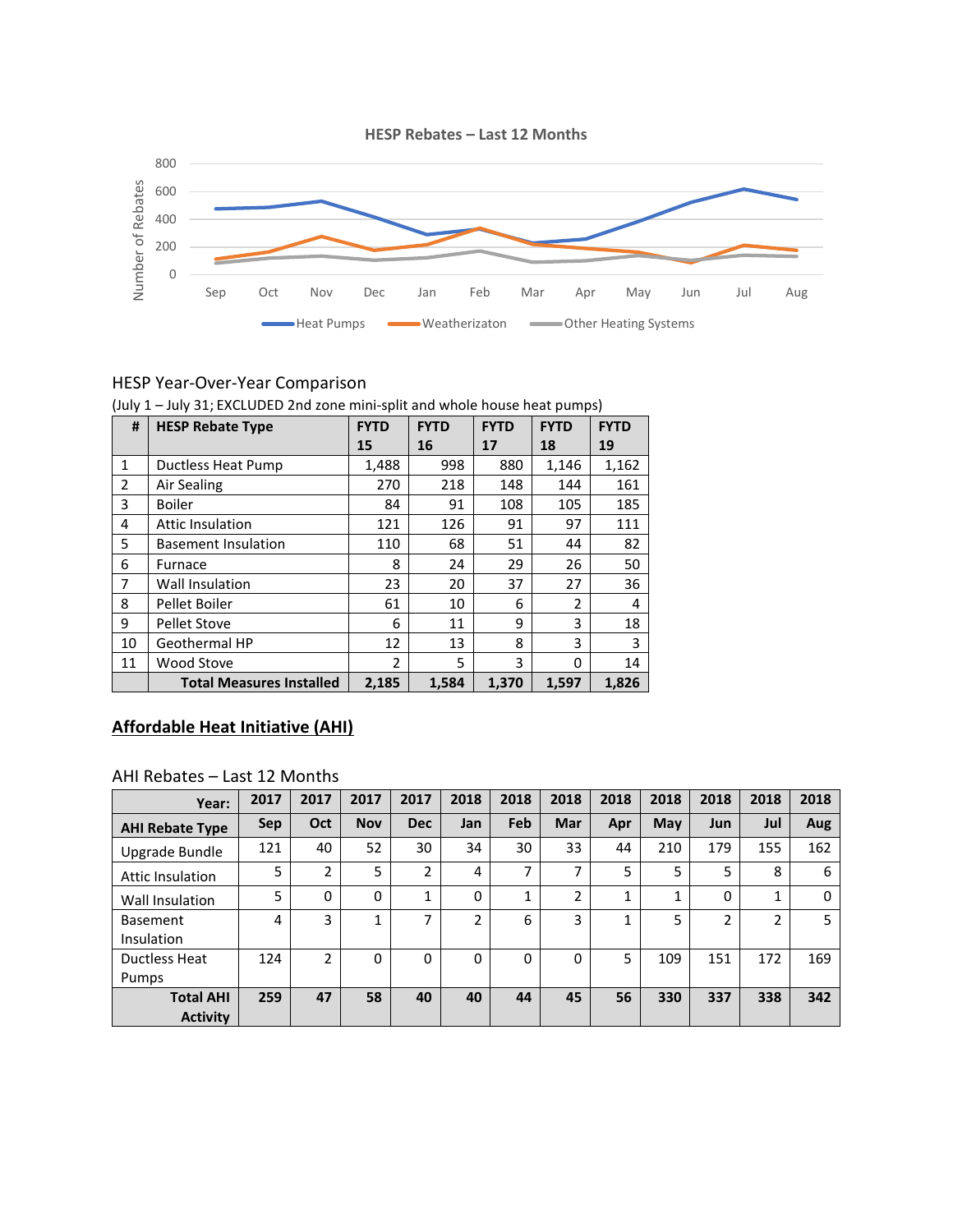

#### **Home Energy Loans**